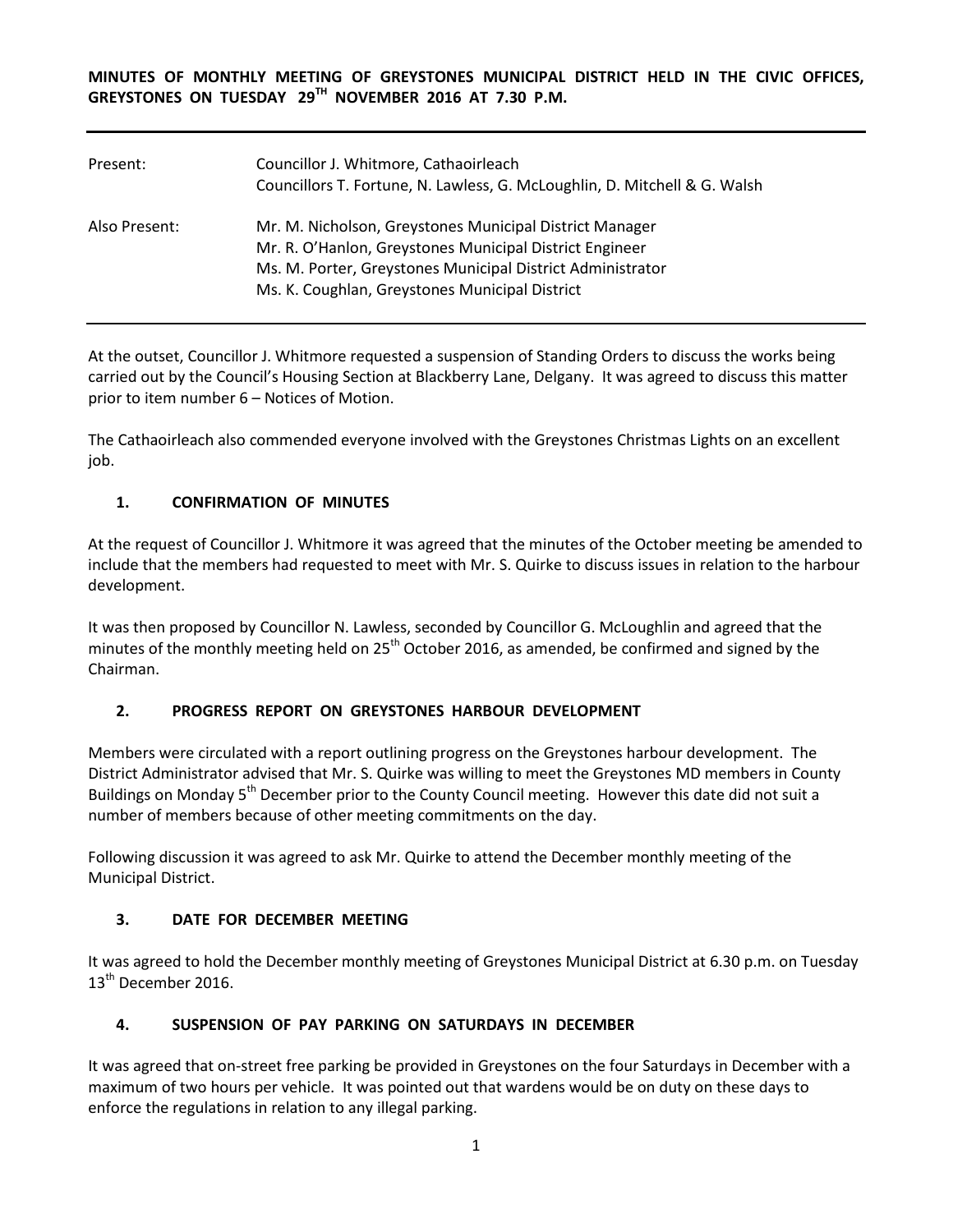The District Administrator referred to the Draft Parking Bye Laws discussed at the recent County Council meeting and she stated that there were some proposed changes to the Bye Laws in an effort to standardise general aspects across all areas of the County, and that different schedules were included to deal with issues specific to each Municipal District. She asked the members to consider the draft Bye Laws, and in particular the schedule in relation to the Greystones Municipal District, and to submit any comments and proposals in advance of the January MD meeting to facilitate discussion prior to the public consultation that is due to commence in February.

Councillor Mitchell asked that consideration be given to including the following in the Bye Laws:

- a) a fifteen minute grace period before and after parking
- b) that the parking regulations do not commence until 10 a.m. daily and that they finish at 4 p.m. daily
- c) that double yellow lines be placed on roads with continuous white lines where parking was not allowed.

Following further discussion it was agreed that members would make their submissions on the Draft Bye Laws in the coming few weeks and that the matter would be placed on the agenda for the January meeting.

## **5. REPORT FROM GREYSTONES MUNICIPAL DISTRICT ENGINEER**

A report outlining works carried out in the district was circulated to the members and the District Engineer answered queries from the members in relation to same.

Following discussion if was agreed to refer the following items to the County Council:

Provision of litter bin at bus stop at Farrankelly Close

Road markings on the slip roads at Barry's Bridge, on Lott Lane, Kilcoole and in the centre of Delgany village

Tweaking of traffic and pedestrian lights at Tesco junction during the busy Christmas period.

The District Administrator circulated a draft of the proposed brief for expressions of interest for the toilet block at the harbour and informed the members that this would be advertised shortly when the document had been cleared by the Council's law department. Councillor D. Mitchell expressed the view that any public toilets provided should be free to use but following discussion it was agreed that no restrictions should be included in the briefing document.

The District Manager informed the members that the District Engineer, Mr. R. O'Hanlon, who had been acting in that position for the past few years, had recently been appointed to the permanent position in the Greystones MD. This news was welcomed by the members who commended Mr. O'Hanlon on the work he did in the district and on his comprehensive, informative reports to the members each month.

## **SUSPENSION OF STANDING ORDERS**

The Cathaoirleach, Councillor J. Whitmore, stated that she was very disappointed with how the works being carried out by the Council's Housing Section at Blackberry Lane in Delgany were managed. She stated that a lot of anxiety for residents could have been avoided if the members had been fully informed of the details of the works. She said that this bad management undermined the good works being carried out in the district and she referred to a number of issues raised by the Delgany Residents Association.

Councillor G. Walsh agreed that the lack of information was very bad and he stated that the members could have allayed some of the fears of local residents if they had been fully informed about the Council's proposals.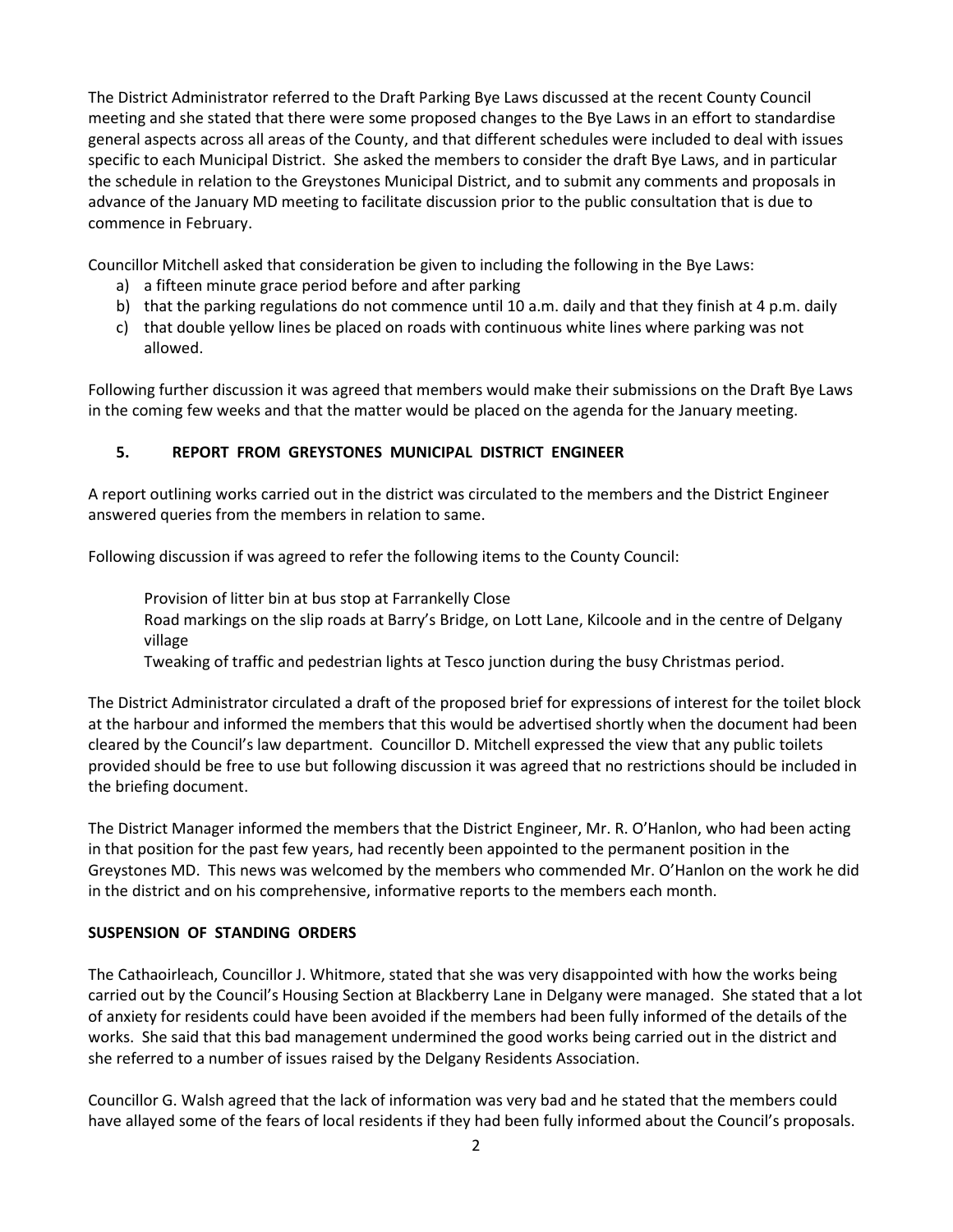Councillor D. Mitchell suggested that the works should have gone through a planning process and he referred to conditions attached to an expired permission for twenty-two housing units in the area. He felt that as a minimum, those same conditions should apply to these and any other works and he urged the Council Officials to consult with the owners of the adjoining house. He suggested that work should stop at the site until all issues were resolved.

Councillor G. McLoughlin was critical of the fact that the Housing Officials who attended the October meeting of Greystones MD did not advise of these works. She enquired about the legislation that excluded this development from the planning process and she said that it had been suggested that the site of the works was a flood plain.

Councillor T. Fortune stated that residents had a right to know what was going on in their locality and he stated that it was unacceptable that the public representatives were not kept informed.

Councillor N. Lawless agreed that the members should have been kept informed and stated that it was very embarrassing for the members not to be able to answer questions from the public, and that it gave the impression that there was something to hide.

Following further discussion, members requested that a letter be sent to the Housing & Planning Sections to request an urgent response to the following queries:

- Members to be furnished with exact details of the specific legislation in the Planning & Development Act which allows the local authority to proceed with the works, in the absence of any consultation or prior notice.
- Members to be circulated with a plan and full details of the emergency accommodation unit and accommodation works on site. It was requested that the plans should include proposals to comply with the conditions imposed by An Bord Pleanala when permission was previously granted to develop the site. In particular, that permission required consultation with adjoining properties, fencing and protection of existing trees.
- Confirmation that Housing official had followed through with undertakings given at the meeting with members on Monday 28<sup>th</sup> of November.

They also requested that the correspondence which members received from local residents be forwarded to the Housing Section for their attention.

## **6. NOTICES OF MOTION:**

(a) Motion in the names of Councillors D. Mitchell & G. McLoughlin: "That Greystones MD ask the Council what progress has been made in obtaining an hotel next to the Park n' Ride Site".

The District Administrator informed the members of the contents of a report from Wicklow County Council in relation to this motion

Members welcomed the news that the Council was progressing the development of the lands but were sceptical of the IDA's involvement, stating that the IDA had not been proactive in relation to these lands or elsewhere in County Wicklow over a long number of years.

Following discussion it was agreed to invite the Chief Executive, Mr. B. Doyle, and Director of Services, Mr. T. Murphy, to the January meeting of the MD to discuss the development of the lands. It was also agreed to